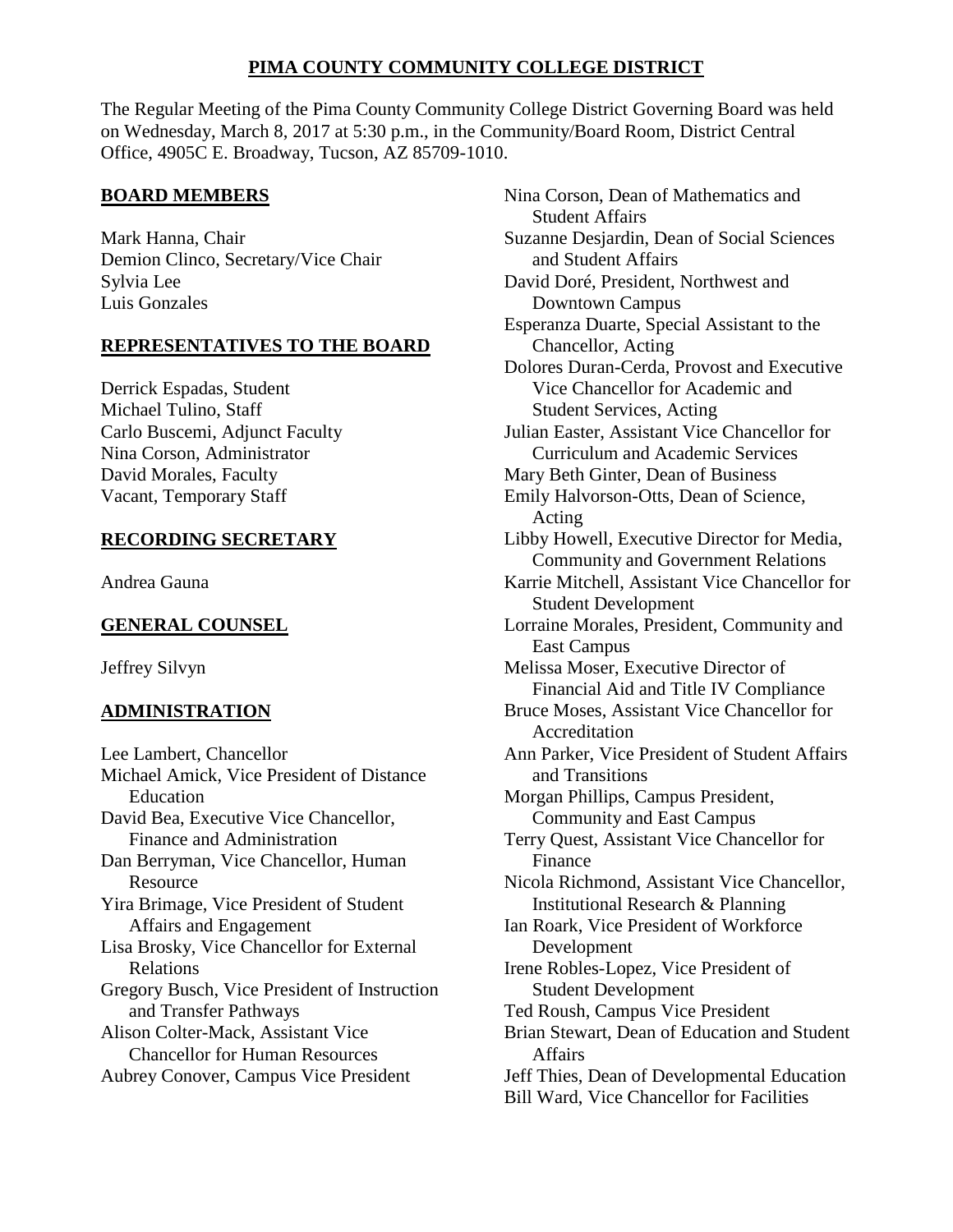# **GENERAL MATTERS**

### Call to Order

Mark Hanna called the meeting to order at 5:34 p.m.

# Pledge of Allegiance

Mark Hanna led the Pledge of Allegiance.

#### Roll Call

Board member Hay was not present.

#### Governing Board Recognition and/or Awards

An award of appreciation certificate and resolution was presented to Mexican Consul Ricardo Pineda Albarrán.

The Governing Board recognized former faculty members, Charles Land and David Stephen, with emeritus status for their outstanding accomplishments and contributions to the College.

Dr. Daisy Rodriguez-Patel introduced student Leandra Bailey, she participated in the study abroad program in China. Ms. Bailey shared some of her experiences and noted how this program could be very beneficial to students.

#### Public Comment – Call to Audience

Bram Goldman-Add language to Diversity Plan: Faculty, Staff, Admin to reflect diverse population of Pima County.

Frank Velasquez, Jr.-Statement about improvements in hiring process.

Board member Lee would the Chancellor to look into this situation and Board member Clinco would like a report back to the Board.

Chancellor Lambert will undertake an investigation of Human Resources.

Board Chair Hanna asked that this be added to a future agenda.

Fiore Iannacone-Monsanto

Melissa Diane Smith-Item about legal counsel for Monsanto application on Executive Session agenda.

Jeff Silvyn, Legal Counsel provided a statement on the Monsanto issue. Mr. Silvyn noted there is no action being asked of Pima Community College and there will not be an action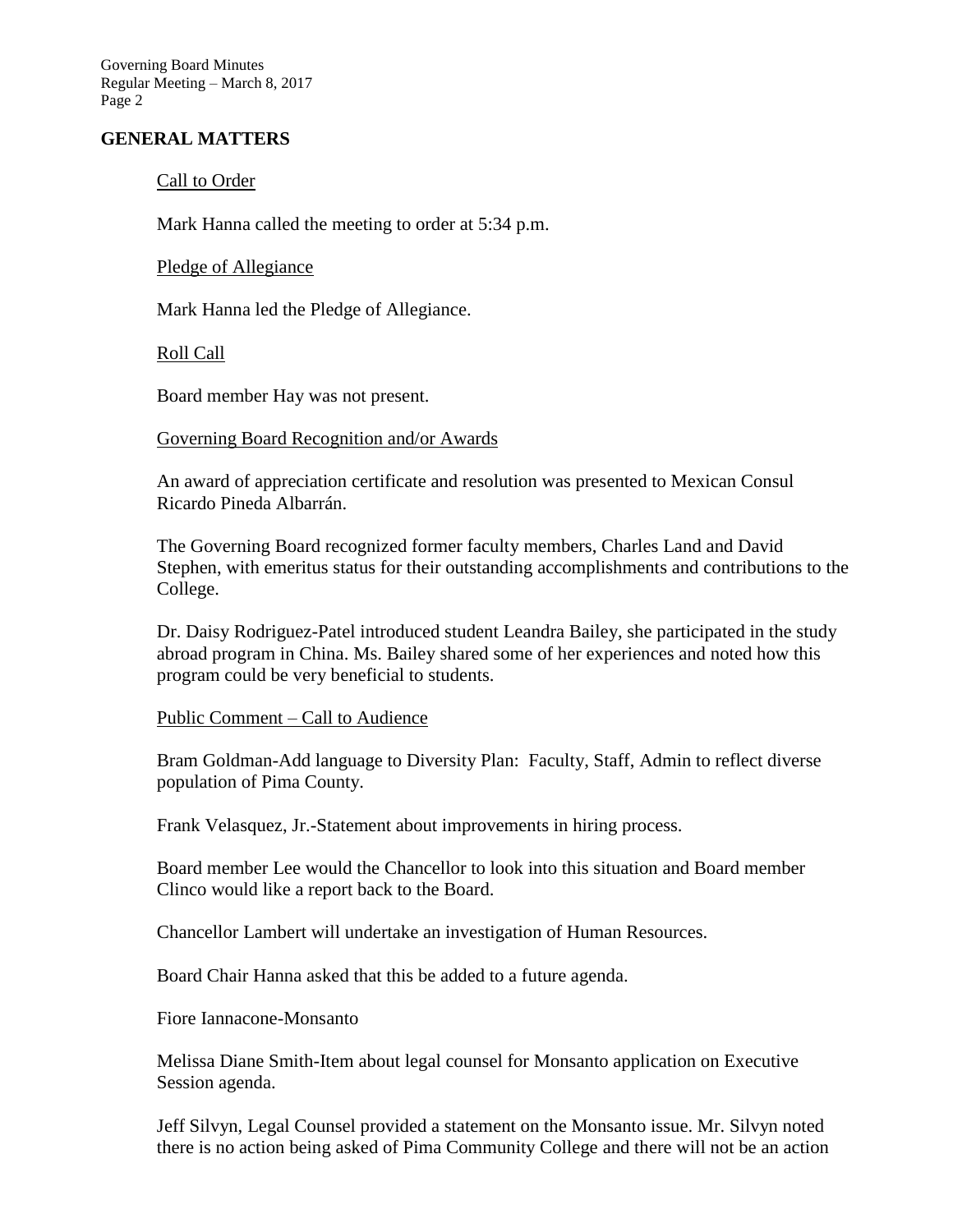item on a future agenda. If it appears on an Executive Session agenda it will be because the Board is being briefed on proceedings not related to the College.

Jaime Calvao-Providing Governing Board and Chancellor with a statement from staff regarding the budget scenarios.

#### Mario Gonzales-C-FAIRR concern

Board member Clinco responded to Mario Gonzales' comment and noted that he was also involved in the recent review and evaluation of the Chancellor.

#### Remarks by Governing Board Members

Board Chair Hanna reported that he had a chance to see PCC's performance of In the Heights. He attended the National Adult Education Honor Society induction, and the ACCT Legislative Summit in Washington, D.C. Board Chair Hanna reported that two students, Kyle Hughes and Danika Acosta, attended the summit in Washington and were asked to share some of their experiences about the event. Board Chair Hanna will be attending the 2017 All-Academic Team luncheon and announced the 12 members from PCC.

Libby Howell, Executive Director for Media, Community and Government Relations introduced Danika Acosta and Kyle Hughes. The students shared some of their experiences at the ACCT Legislative Summit.

Board member Clinco acknowledged the students who attended the ACCT Legislative Summit. He reported that there were many complaints heard about the College when he first started on the Board approximately 16 months ago but noted that the tone from the community has shifted. People are sharing more positive stories about Pima. Board member Clinco wanted to thank the Executive Leadership Team and leaders who are working so hard for the College.

Board member Lee acknowledged Todd Poelstra who is behind the talented students performing in PCC's In the Heights. She also acknowledged Regina Suitt and the Adult Education Team, she is proud to have strong leaders in adult education. She also acknowledged Mario Gonzales for his passion for PCC.

Board member Gonzales noted that he finished up his second day of the New Board Orientation but still needs to schedule his campus tours. He attended the Next Step for Vets at the 29<sup>th</sup> Street Coalition. He also attended the National Adult Education Honor Society induction and the Diversity Forum on February 10. He noted the he sees issues with the College and has not been quiet about them. He would like to get to the bottom of these issues. He noted the importance of listening to faculty and staff and working together to get solutions.

Board Chair Hanna acknowledged the Pima Aztec athletes.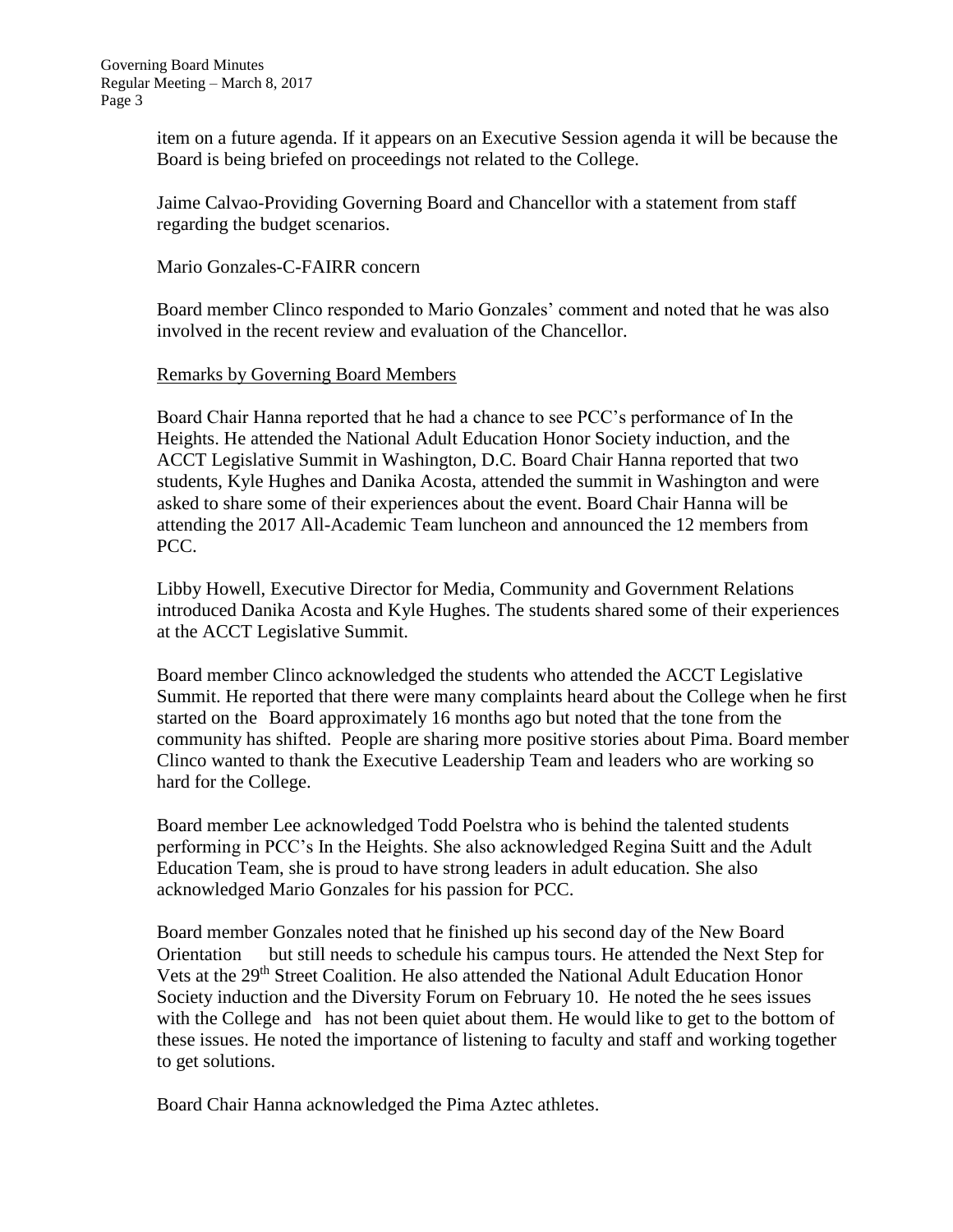#### Governing Board Committees

Tracy Nuckolls reported on behalf of the Finance and Audit Committee, they have reviewed the budget and the three budget scenarios prepared by the College. They noted that they endorse the plan in its entirety. The Finance and Audit committee recommended steps to move forward.

Mr. Nuckolls noted that the committee is impressed with the Chancellor's tone of compliance after being informed of a concern with a recent audit. The Chancellor presented the committee with a two-page report of his additional investigations and the actions being taken.

Board member Gonzales asked if the committee would be making any recommendations on the three budget options. Mr. Nuckolls noted that the committee has taken a look at the options and they dislike the drastic one. The committee prefers a combination of the two scenarios that will give the college a gradual glide path to future success.

# **REPORTS**

# Administration Report

Accreditation update-Bruce Moses, Assistant Vice Chancellor for Accreditation Mr. Moses reported that the College is still waiting to hear from the Higher Learning Commission's Board of Trustees on the sanction status of PCC. The letter should come to the Chancellor by email and mail any day now. Mr. Moses reported on the five criterion teams working on accreditation efforts.

Diversity, Inclusion and Global Education-Nic Richmond, Assistant Vice Chancellor for Planning and institutional Research

Dr. Richmond reported on the work being done to release Key Performance Indicators (KPIs) within the mission fulfillment framework. This data for diversity, inclusion, and global education are being released this month. Dr. Richmond focused on enrollment information for Hispanic Latino students and White students who are not Hispanic or Latino.

Dr. Richmond reported on using voluntary framework of accountability (VFA) to track how students are doing. Chancellor Lambert added that this data will allow us to start looking at other institutions that are outperforming us in some of these indicators and find out why.

Board member Lee asked if the college is reaching out to students who have left the college with fewer than 30 credit hours to try to bring them back. Dr. Richmond mentioned the phonation done a year or so ago and Dr. Karrie Mitchell, Assistant Vice Chancellor for Enrollment Management and Student Affairs has been working on reaching out to these students.

Reports by Representatives to the Board

*Student –Derrick Espadas*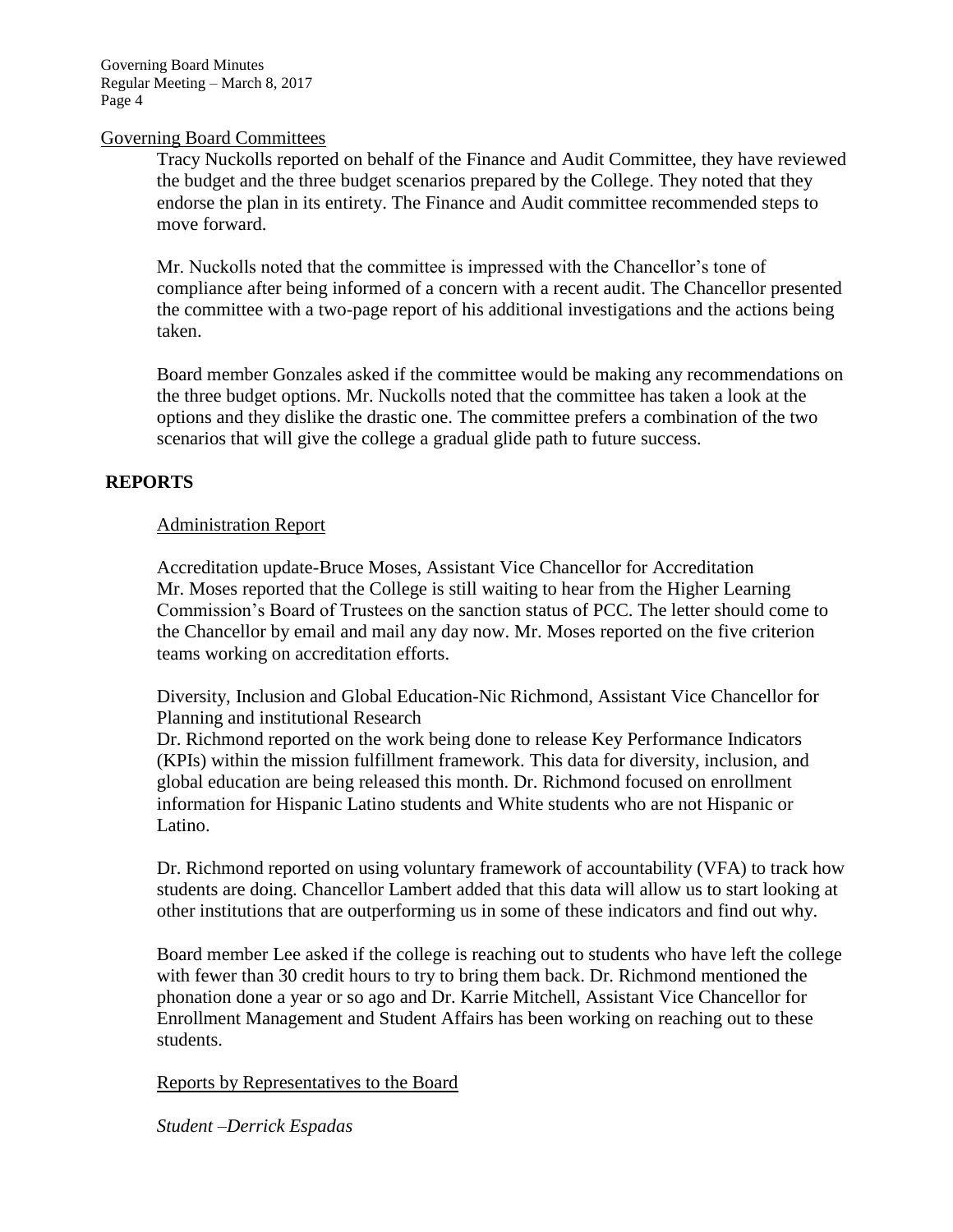Mr. Espadas reported on different events being held at each of the campuses, which include the Arizona Adult Literacy Week, Viva La Causa, the safe spring break videos, International Community Day, the film screening in honor of women's History Month and the legacy of Cesar Chavez, student leader elections, and the community involvement fair. Mr. Espadas also noted the online environment being created for online learners to feel more connected to PCC, this will also be used to attract students who have acquired their GED but don't quite have the connection to the college. This will help them get more comfortable registering and successfully completing a program. Students did not present a recommendation/concern to the Board.

*Temporary Staff – no temporary staff representative present-Vacant* There was no report.

# *Staff – Michael Tulino*

Mr. Tulino reported on process staff council took to develop the statement made to the Board earlier at public comment.

Mr. Tulino noted that there has been a good amount of transparency and openness and that staff council is encouraging that to continue but they would like a more inclusive process or continuing the inclusive process that they've been seeing. Staff did not present a recommendation/concern to the Board.

#### *Adjunct Faculty – Carlo Buscemi*

Mr. Buscemi did not have a report. Adjunct Faculty did not present a recommendation/concern to the Board.

#### *Faculty – David Morales*

Mr. Morales reported on the summer scheduling decision. Mr. Morales felt that there was no outreach to Faculty Senate, students, staff, student council, taxpayers or the community for this decision. The decision limits class offerings to Desert Vista, East, and Northwest Campus and excludes science classes. He feels this will limit access to classes for the Southside community. Mr. Morales would like to know the ultimate goal of the summer scheduling decision.

Mr. Morales reported on the recent survey asking students for their feedback on the summer schedule. A subcommittee is being formed to review over 1,000 student responses.

Mr. Morales also reported on block scheduling, the Futures Conference, the ethnic, gender and transborder study summit, and the Higher Learning Commission conference.

Board member Lee noted that there must be a communication plan whenever the college going to roll something out.

Board member Gonzales noted his suggestion at the last Board meeting to have a study session to discuss the summer scheduling but instead the college decided to send out a survey at the last minute. He noted that there isn't enough communication.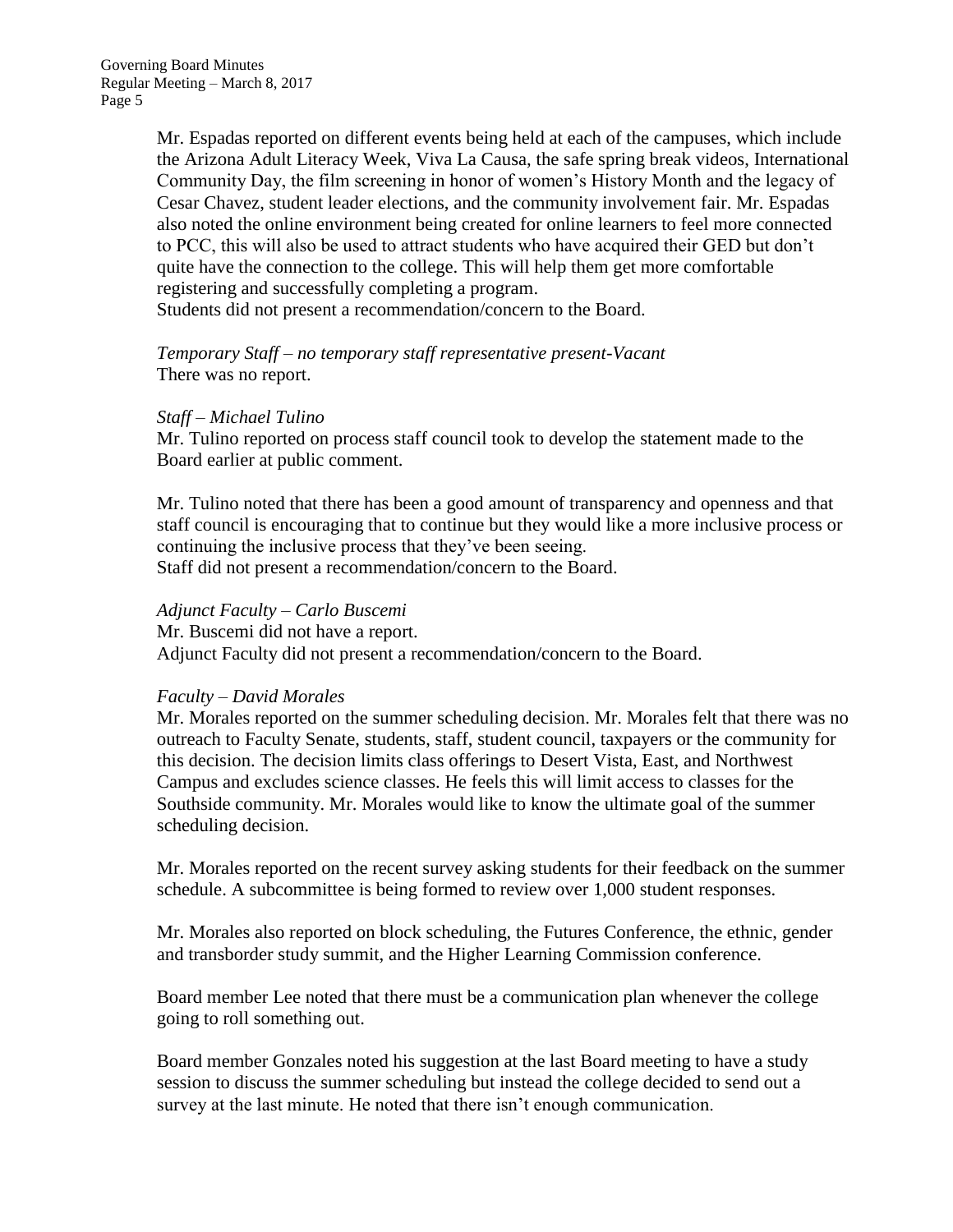> Board member Hanna noted that the Board will receive answers regarding this issue during the Chancellor's report.

#### *Administrator – Nina Corson*

Ms. Corson reported on the second-floor remodel of the Desert Vista plaza building, funds for Adult Basic Education through the Arizona Department of Education RFGA, upgrades to Banner, the new online admissions application, the Futures Conference, and the development of a decision-making matrix that will ensure input steps are followed in the spirit of shared governance.

Administrators did not present a recommendation/concern to the Board.

#### Chancellor's Report

Chancellor Lambert asked Mr. Bram Goldman to get in touch with Jeff Silvyn, Legal Counsel.

Highlights of Chancellor's report included:

- Chancellor's relationship with Tucson Unified School District
- The planning details of the summer schedule
- Follow-up review of Human Resources and its hiring practices, corrective action and disciplinary processes.
- The new shared governance model

Chancellor Lambert noted that the feedback received from the many forums and meetings for the summer schedule were taken into account and as a result of that, it was decided not to adjust contracts for the summer and learning communities were developed.

# **INFORMATION ITEMS**

Financial Report-January 2017 Financial Statements

This item was noted as an information item.

#### Employment Information

This item was noted as an information item.

Chancellor Lambert introduced Dr. Thomas Nevill, Dean of Arts & Humanities

Adjunct Faculty Appointments

This item was noted as an information item.

# Regular Faculty Appointments for Fiscal Year 2017-2018

This item was noted as an information item.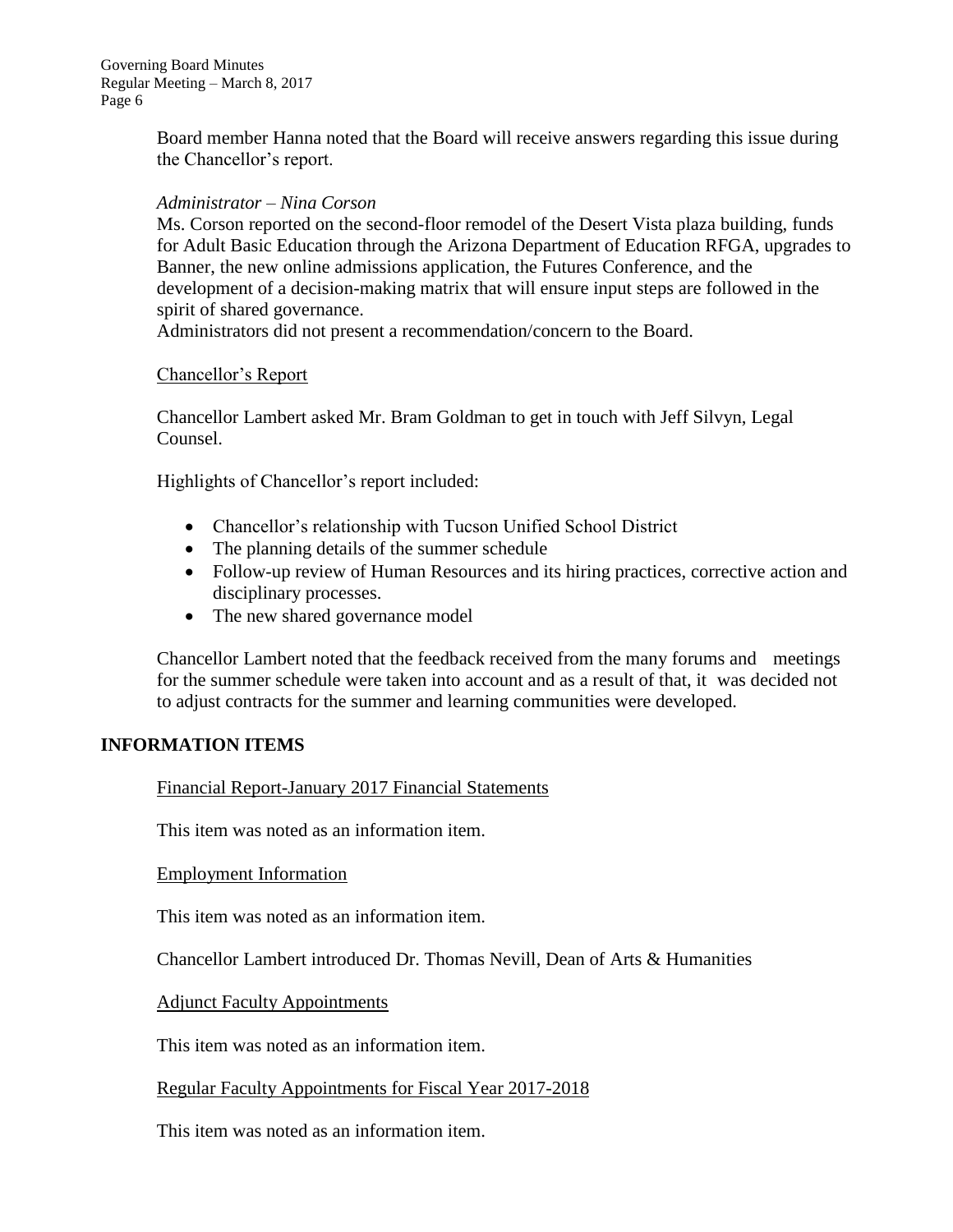# Changes to Fiscal Year 2017-2018 Cost Recovery Course Fees

# This item was noted as an information item.

Dr. Dave Bea, Executive Vice Chancellor for Finance and Administration and Dr. Morgan Phillips, Campus President for Desert Vista and West Campus explained how the college came up with the new course fees, specifically in the medical field.

Board Chair Hanna asked Chancellor Lambert for course fee comparisons at other colleges and universities so that we can verify that we are not increasing fees just in order to avoid increasing tuition and pricing students out of the program. The Chancellor has agreed to bring to the Board comparative data.

# Administrative Procedure Changes

AP 3.01.01: Certifying Faculty Teaching Credit Bearing Courses; AP 3.21.01: Transfer and Prior Learning Credit and AP 3.30.01: Academic Standing Policy were noted as information items.

# New Board Policy – First Reading

BP 1.12: Chancellor Emeritus Status was noted as an information item.

# Diversity Plan Update and Discussion

Dr. Lorraine Morales, Campus President of Community Campus and East Campus, Dr. Dolores Duran-Cerda, Provost and Executive Vice Chancellor for Academic and Student Services and Alison Colter-Mack, Assistant Vice Chancellor for Human Resources provided some background on the development of the college Diversity Plan and forums conducted to gain feedback and incorporate the feedback into the plan. It was also noted that this plan is a living document and subject to continuous improvement.

Board Chair Hanna reminded everyone that is not a document the Board will be voting on, the Board will only be providing feedback.

Board member Clinco would also like to see the Board policy on the document itself. Dr. Morales will discuss this with legal counsel.

Board members Lee, Hanna and Clinco suggested adding our goal as an inspirational statement.

Board member Gonzales noted his many concerns with the Diversity Plan. Some of his concerns were that the plan does not have measurable outcomes and there are many language changes to be made. He also noted his concern that the public may confuse global education with the international program. Board member Gonzales feels that the international program should not be included in the plan.

Board member Gonzales asked for a copy of the college's affirmative action plan. Jeff Silvyn, Legal Counsel will provide a copy.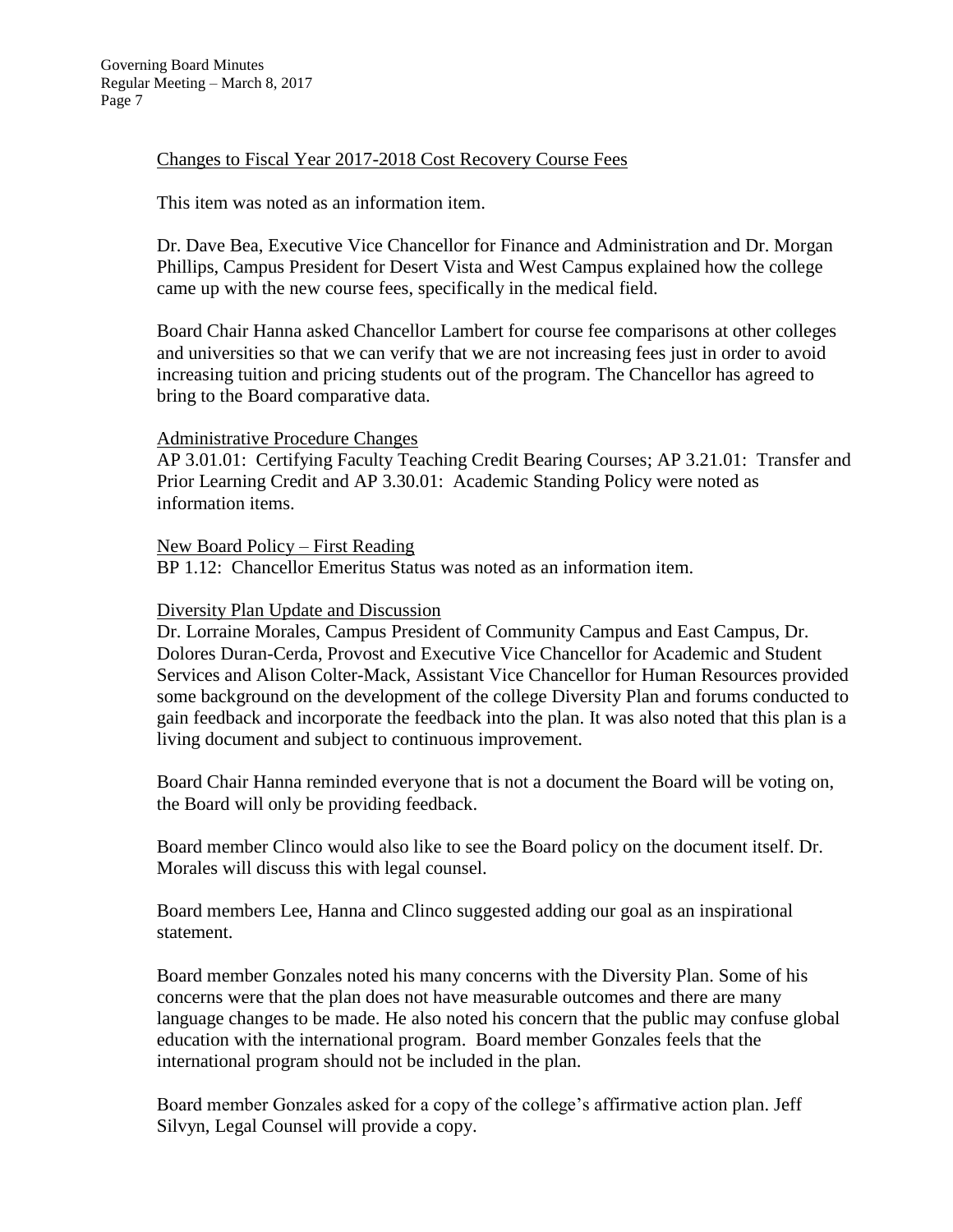> Board Chair Hanna noted that he would like to see the final product brought back to the Board in April.

Discussion Item

Board Policy Substantive Changes – First Reading BP 6.06: Intellectual Property Ownership

This item will come back to the Board for a vote in April.

# **ACTION ITEMS**

Consent Agenda

#### **Motion No. 201703-02**

Luis Gonzales – M, Sylvia Lee – S, to approve the Consent Agenda.

- 4.1 (1) Approval of Minutes of the following meetings:
	- A. Regular Meeting of January 11, 2017
	- B. Special Meeting of January 30, 2017
	- C. Study Session of January 30, 2017
	- D. Special Meeting to conduct Executive Session on February 8, 2017
	- E. Regular Meeting of February 8, 2017
	- (2) Multiple Program Inactivations
	- (3) Contract: Adobe Software, 2017-2020
	- (4) Contract: Employee Dental Benefits, Fiscal Year 2017-2018
	- (5) Contract: Life and AD&D Insurance, Fiscal Year 2017-2018
	- (6) Contract: Short Term Disability Insurance, Fiscal Year 2017-2018
	- (7) Contract: Upgrade of Avaya Phone System
	- (8) Sabbatical Approval for Fall 2017 and Spring 2018

Vote: All Board members present voted "aye" by voice vote. None were opposed. **Motion CARRIED**.

# **OTHER ACTION ITEMS**

Contract: Employee Medical Benefits and Pharmaceutical Benefits, Fiscal Year 2017-2018

# **Motion No. 201703-03**

Sylvia Lee – M, Demion Clinco – S, to approve Fiscal Year 2017-2018 employee medical and pharmacy benefits agreements including: plan design, premium structures, wellness incentives, and employee and College contributions to premiums. Blue Cross Blue Shield of